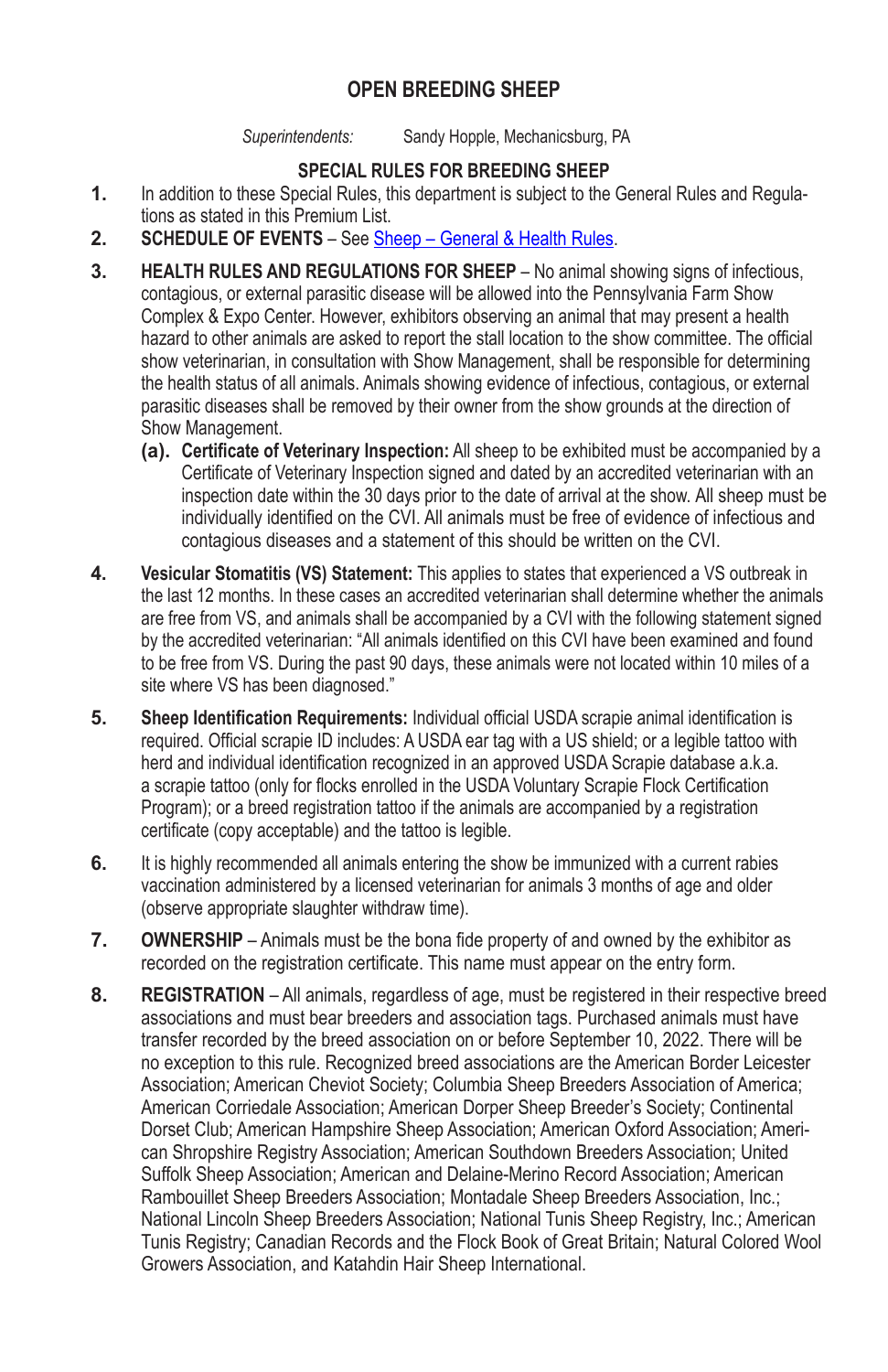- **9. ENTRY FEE** See Sheep General & Health Rules. Pens are 6' x 8'. **Maximum of four head per pen allowed.** No entry fee on group classes but each animal in the group must be entered in its individual class. **A \$5 PLA administration fee is required to participate at KILE.**
- **10. PREMIUMS:** Premiums are subject to change by Show Management dependent upon funding support.
- **11. OUTSTANDING ACCOUNTS** If monies are owed to the show for any reason, the premium checks will be held and exhibitors will not be allowed to participate in any Commonwealthsponsored show until restitution is made of the outstanding accounts.
- **12. NUMBER EXHIBITED** A breed must have 15 head exhibited (15 legal entries must enter ring) by three or more exhibitors in two consecutive years or that breed will be dropped from competition at Keystone International Livestock Exposition.
- **13. AGES** The date for computing ages on all sheep shall be September 1 and January 1. Teeth requirements are:

+Spring Lambs - must have all lamb teeth.

+Fall Lambs - yearling teeth may be present.

+Yearlings - may not have more than four permanent teeth showing at time of show.

- **14. CLASSIFICATION** Sheep must show in their appropriate class according to the birthdate on their registration paper except when an animal must move to the next older class because of Rule 9 (teeth requirement).
- **15. SUBSTITUTION** Substitutions will be permitted and, if made, must be filed with the superintendent no later than the time the animals are checked in to the EXPOSITION by the breed clerks.
- **16. ARRIVAL TIME** See Sheep General & Health Rules. *No animals may be unloaded between 11:00 PM and 6:00 AM.*
- **17. TRAILER PARKING** Trailers will be permitted to park on-site as space permits. Off-site parking is encouraged. See the map for parking directions.
- **18. PENS** Pens will be assigned. Exhibitors will be penned together if possible when the request is submitted. No extra pens at all will be assigned solely based on sale animals.
- **19. BEDDING** Straw, ground corncobs, and shavings are the only bedding materials permitted to be used by sheep exhibitors. Initial bedding will not be provided. It must be furnished by the exhibitor. Straw and shavings will be available for purchase at the feed room. Ground corncobs will not be available in the feed room. See prices.
- **20. CHECKING ENTRIES ALL OPEN SHOW ANIMALS MUST BE CHECKED WITH CER-TIFICATE OF REGISTRATION BY 7:00 PM ON WEDNESDAY, OCTOBER 5, 2022.** Clerks will be in the show ring for this checking. Animals not checked in by 7:00 PM on Wednesday, October 5, 2022, will not be permitted to show in the Open Show.
- **21. GROOMING** Use only grooming products that are approved for use on meat-producing animals when fitting any animal for show. Unapproved products may contain ingredients that result in unacceptable residues in the meat. If it is not certain that a product is residue safe and approved for use on meat animals, do not use it! **\*\*Important\*\*! If upon slaughter, treatment with drugs, biologics, or any chemical from fitting products is the cause of condemnation of a carcass, the loss of the carcass and any other damages will be borne by the exhibitor.**
- **22. SHEARING** SOUTHDOWN ONLY All Southdown breeding sheep must be sheared within 10 days of showing.
- **23. STRUCTURES** No tents, canopies, or similar structures may be erected in the sheep barn.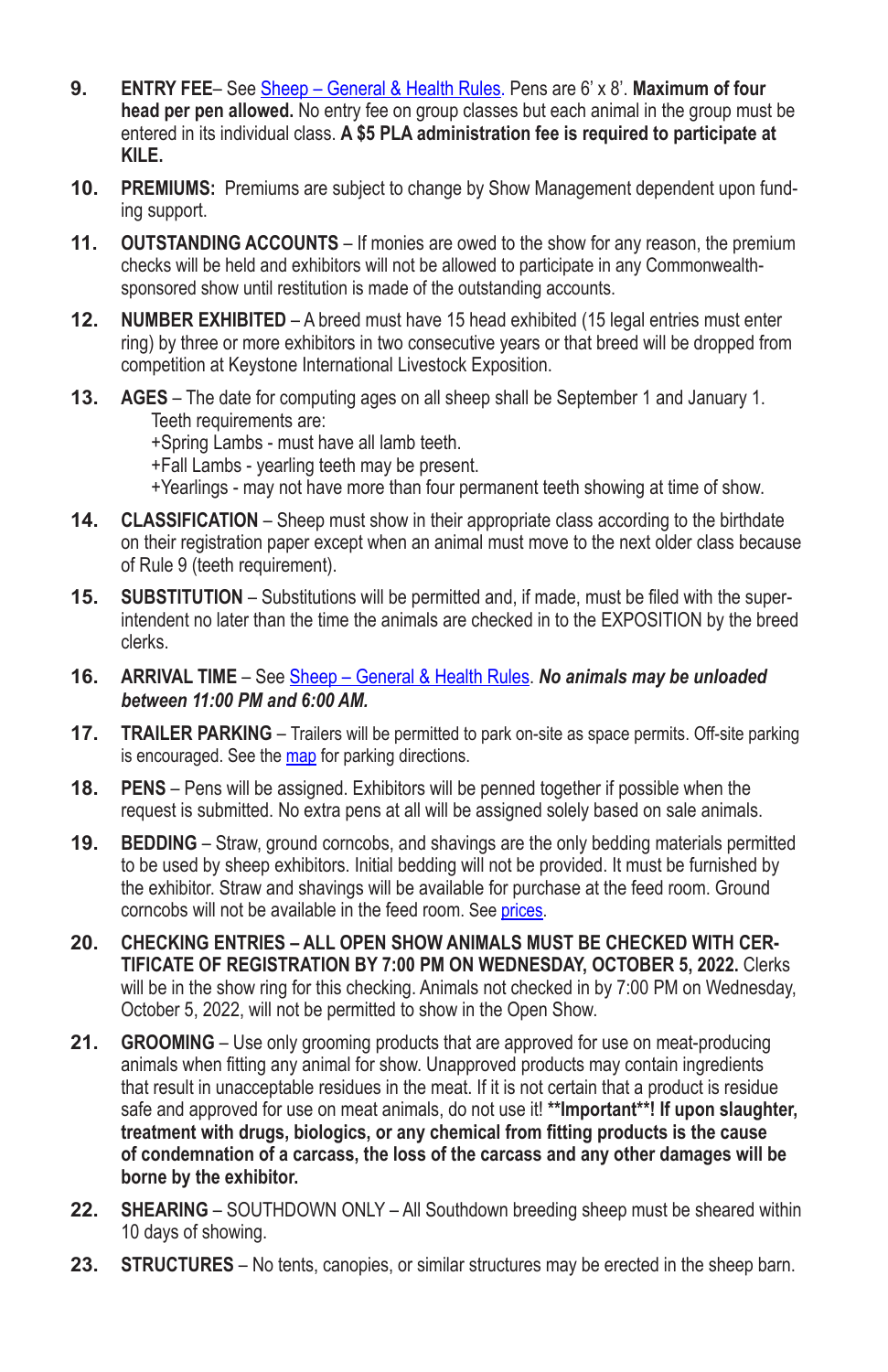- **24.** A committee representing Show Management will observe the handling of all animals, both in and out of the show ring, and will have the authority to disqualify any exhibitor for unethical practices.
- **25. SHOWING**
	- a. Only one person may be in the ring to show each animal. One additional person may be in the ring to set the animal's legs ONLY.
	- b. There will be a seven-minute maximum gate call between classes.
- **26. CLASSES** Show Management reserves the right to split classes with 21 or more head checked-in.
- **27. CHAMPIONS** Champion classes are limited to first-place animals. Second-place sheep to the champion may compete for Reserve Champion Award.
- **28. EXHIBITOR'S FLOCK** must be composed of: Ram, any age; two yearling ewes; two ewe lambs.
- **29. PREMIER EXHIBITOR SPECIAL AWARD** Will be awarded in each breed to the exhibitor accumulating the most points in individual and group classes. Championship classes not included. All animals will be placed and points awarded in reverse order of placing. Maximum of two sale animals to be included. The highest-placing flock will determine the winner in the event of a tie.
- **30. PREMIER BREEDER SPECIAL AWARD** Will be awarded in each breed to the exhibitor accumulating the most points in individual classes on animals bred and owned by the exhibitor. Championship and group classes not included. Maximum of two sale animals to be included. The least number of sheep shown by the breeder will determine the winner in the event of a tie.
- **31. RELEASE TIME** 1:00 PM on Saturday, October 8, 2022. *ANY EXHIBITOR REMOVING ANY OF THEIR ANIMALS FROM THE BARNS BEFORE RELEASE TIME WILL FORFEIT ALL THEIR PREMIUM MONEY AND MAY BE SUBJECT TO REJECTION OF ALL ENTRIES THE FOLLOWING YEAR.*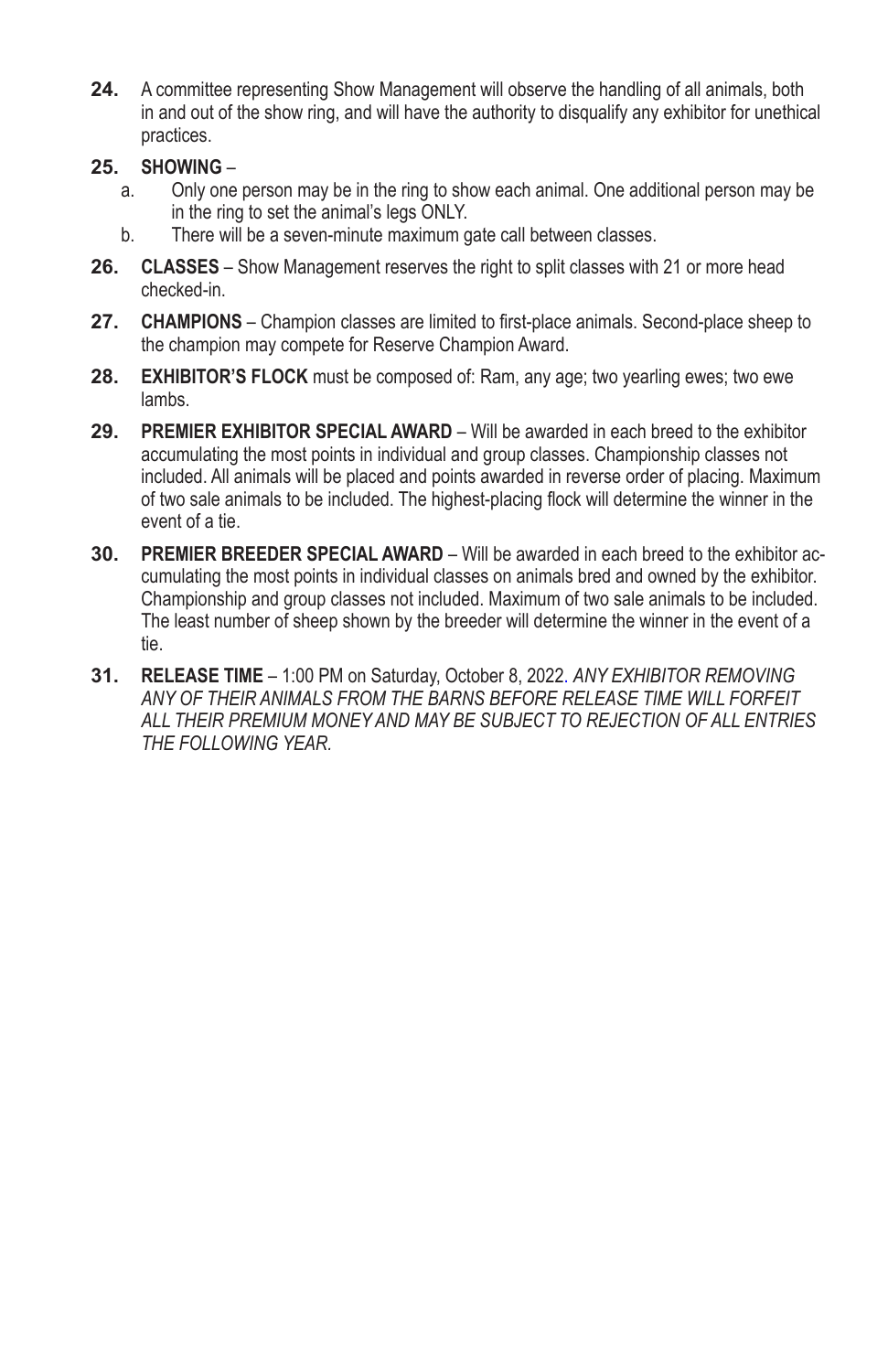| Open<br>Breeding<br>Sheep<br>Classes                            | Border Leicester<br>$\overline{5}$<br>J. | Cheviot-002 | Columbia - 003 | Corriedale - 004 | Dorper-005 | $Dorset - 006$ | Horned Dorset - 007 | Hampshire - 008 | Merino - 009 | Montadale-0010 | Natural Colored -0011<br>(Fine & Medium) | Oxford-0012 | Rambouillet - 0013 | $Lineoln - 0014$ | Shropshire-0015 | Southdown - 0016 | Suffolk - 0017 | Tunis - 0018 | Katahdin-0019 | ສ<br>Border Leicester -<br>Natural Colored | Colored<br>Lincoln-21<br>Natural |
|-----------------------------------------------------------------|------------------------------------------|-------------|----------------|------------------|------------|----------------|---------------------|-----------------|--------------|----------------|------------------------------------------|-------------|--------------------|------------------|-----------------|------------------|----------------|--------------|---------------|--------------------------------------------|----------------------------------|
| Ram, 1 year & under 2<br>(Born 9/1/20 - 8/31/21)                | 1                                        | 41          | 81             | 121              | 161        | 201            | 241                 | 281             | 321          | 361            | 401                                      | 441         | 481                | 521              | 561             | 601              | 641            | 681          | 761           | 801                                        | 841                              |
| Ram, Fall Lamb, Fitted<br>(Born Sept. – Dec. 2021)              | $\overline{c}$                           | 42          | 82             | 122              | 162        | 202            | 242                 | 282             | 322          | 362            | 402                                      | 442         | 482                | 522              | 562             | 602              | 642            | 682          | 762           | 802                                        | 842                              |
| Ram, Fall Lamb, Slickshorn<br>(Born Sept. - Dec. 2021)          |                                          | 43          |                |                  |            | 203            | 243                 | 283             |              | 363            |                                          | 443         |                    |                  |                 |                  | 643            | 683          |               |                                            |                                  |
| Ram, Early Spring Lamb*, Fitted<br>(Born 1/1/22-2/15/22)        | 4                                        | 44          | 84             | 124              | 164        | 204            | 244                 |                 | 324          | 364            | 404                                      | 444         | 484                | 524              | 564             | 604              |                | 684          | 764           | 804                                        | 844                              |
| Ram, Late Spring Lamb*, Fitted<br>(Born 2/16/22 or later)       | 5                                        | 45          | 85             | 125              | 165        | 205            | 245                 |                 | 325          | 365            | 405                                      | 445         | 485                | 525              | 565             | 605              |                | 685          | 765           | 805                                        | 845                              |
| Ram, Late Spring Lamb*, Fitted<br>(Born 1/1/22 or later)        |                                          |             |                |                  |            |                |                     | 286             |              |                |                                          |             |                    |                  |                 | 606              | 646            |              |               |                                            |                                  |
| Ram, Spring Lamb, Slickshorn<br>(Born 1/1/22 or later)          |                                          | 47          |                |                  |            | 207            | 247                 |                 |              | 367            |                                          | 447         |                    |                  | 567             |                  |                | 687          |               |                                            |                                  |
| Ram, Spring Lamb, Slickshorn<br>(Born 1/1/22- 2/15/22)          |                                          |             |                |                  |            |                |                     | 288             |              |                |                                          |             |                    |                  |                 |                  | 648            |              |               |                                            |                                  |
| Ram, Spring Lamb, Slickshorn<br>(Born 2/16/2022 or later)       |                                          |             |                |                  |            |                |                     | 289             |              |                |                                          |             |                    |                  |                 |                  | 649            |              |               |                                            |                                  |
| Pair of Ram Lambs                                               | 10                                       | 50          | 90             | 130              | 170        | 210            | 250                 | 290             | 330          | 370            | 410                                      | 450         | 490                | 530              | 570             | 610              | 650            | 690          | 770           | 810                                        | 850                              |
| Champion Ram                                                    | 11                                       | 51          | 91             | 131              | 171        | 211            | 251                 | 291             | 331          | 371            | 411                                      | 451         | 491                | 531              | 571             | 611              | 651            | 691          | 771           | 811                                        | 851                              |
| Reserve Champion Ram                                            | 12                                       | 52          | 92             | 132              | 172        | 212            | 252                 | 292             | 332          | 372            | 412                                      | 452         | 492                | 532              | 572             | 612              | 652            | 692          | 772           | 812                                        | 852                              |
| Ewe, 1 year & under 2, Fitted<br>(Born 9/1/20 - 8/31/21)        | 14                                       | 54          | 94             | 134              | 174        | 214            | 254                 | 294             | 334          | 374            | 414                                      | 454         | 494                | 534              | 574             | 614              | 654            | 694          | 774           | 814                                        | 854                              |
| Ewe, 1 year & under 2, Slickshorn<br>(Born 9/1/20 - 8/31/21)    |                                          | 55          |                |                  |            | 215            | 255                 | 295             |              | 375            | 415                                      | 455         |                    |                  |                 |                  | 655            | 695          |               |                                            |                                  |
| Pair of Yearling Ewes                                           | 16                                       | 56          | 96             | 136              | 176        | 216            | 256                 | 296             | 336          | 376            | 416                                      | 456         | 496                | 536              | 576             | 616              | 656            | 696          | 776           | 816                                        | 856                              |
| Ewe, Fall Lamb, Fitted<br>(Born Sept. - Dec. 2021)              | 18                                       | 58          | 98             | 138              | 178        | 218            | 258                 | 298             | 338          | 378            | 418                                      | 458         | 498                | 538              | 578             | 618              | 658            | 698          | 778           | 818                                        | 858                              |
| Ewe, Fall Lamb, Slickshorn<br>(Born Sept. - Dec. 2021)          |                                          | 59          |                |                  |            | 219            | 259                 | 299             |              | 379            |                                          | 459         |                    |                  |                 |                  | 659            | 699          |               |                                            |                                  |
| Ewe, Early Spring Lamb, Fitted<br>(Born 1/1/22 - 2/15/22)       | 21                                       | 61          | 101            | 141              | 181        | 221            | 261                 |                 | 341          | 381            | 421                                      | 461         | 501                | 541              | 581             | 621              |                | 701          | 781           | 821                                        | 861                              |
| Ewe, Late Spring Lamb*, Fitted<br>(Born 2/16/22 or later)       | 22                                       | 62          | 102            | 142              | 182        | 222            | 262                 |                 | 342          | 382            | 422                                      | 462         | 502                | 542              | 582             | 622              |                | 702          | 782           | 822                                        | 862                              |
| Ewe, Lamb, Slickshorn<br>(Born 1/1/22 or later)                 |                                          | 63          |                |                  |            | 223            | 263                 |                 |              | 383            |                                          | 463         |                    |                  |                 |                  |                | 703          |               |                                            |                                  |
| Ewe, Lamb, Fitted<br>(Born 1/1/22 or later)                     |                                          |             |                |                  |            |                |                     | 304             |              |                |                                          |             |                    |                  |                 |                  | 664            |              |               |                                            |                                  |
| Ewe, Early Spring Lamb, Slickshorn<br>(Born 1/1/22 - 2/15/22)   |                                          |             |                |                  |            |                |                     | 305             |              |                |                                          |             |                    |                  |                 |                  | 665            |              |               |                                            |                                  |
| Ewe, Late Spring Lamb*, Slick-<br>shorn (Born 2/16/22 or later) |                                          |             |                |                  |            |                |                     | 306             |              |                |                                          |             |                    |                  |                 |                  | 666            |              |               |                                            |                                  |
| Pair of Ewe Lambs                                               | 27                                       | 67          | 107            | 147              | 187        | 227            | 267                 | 307             | 347          | 387            | 427                                      | 467         | 507                | 547              | 587             | 627              | 667            | 707          | 787           | 827                                        | 867                              |
| Champion Ewe                                                    | 30                                       | 70          | 110            | 150              | 190        | 230            | 270                 | 310             | 350          | 390            | 430                                      | 470         | 510                | 550              | 590             | 630              | 670            | 710          | 790           | 830                                        | 870                              |
| Reserve Champion Ewe                                            | 31                                       | 71          | 111            | 151              | 191        | 231            | 271                 | 311             | 351          | 391            | 431                                      | 471         | 511                | 551              | 591             | 631              | 671            | 711          | 791           | 831                                        | 871                              |
| Exhibitor's Flock                                               | 32                                       | 72          | 112            | 152              | 192        | 232            | 272                 | 312             | 352          | 392            | 432                                      | 472         | 512                | 552              | 592             | 632              | 672            | 712          | 792           | 832                                        | 872                              |
|                                                                 |                                          |             |                |                  |            |                |                     |                 |              |                |                                          |             |                    |                  |                 |                  |                |              |               |                                            |                                  |